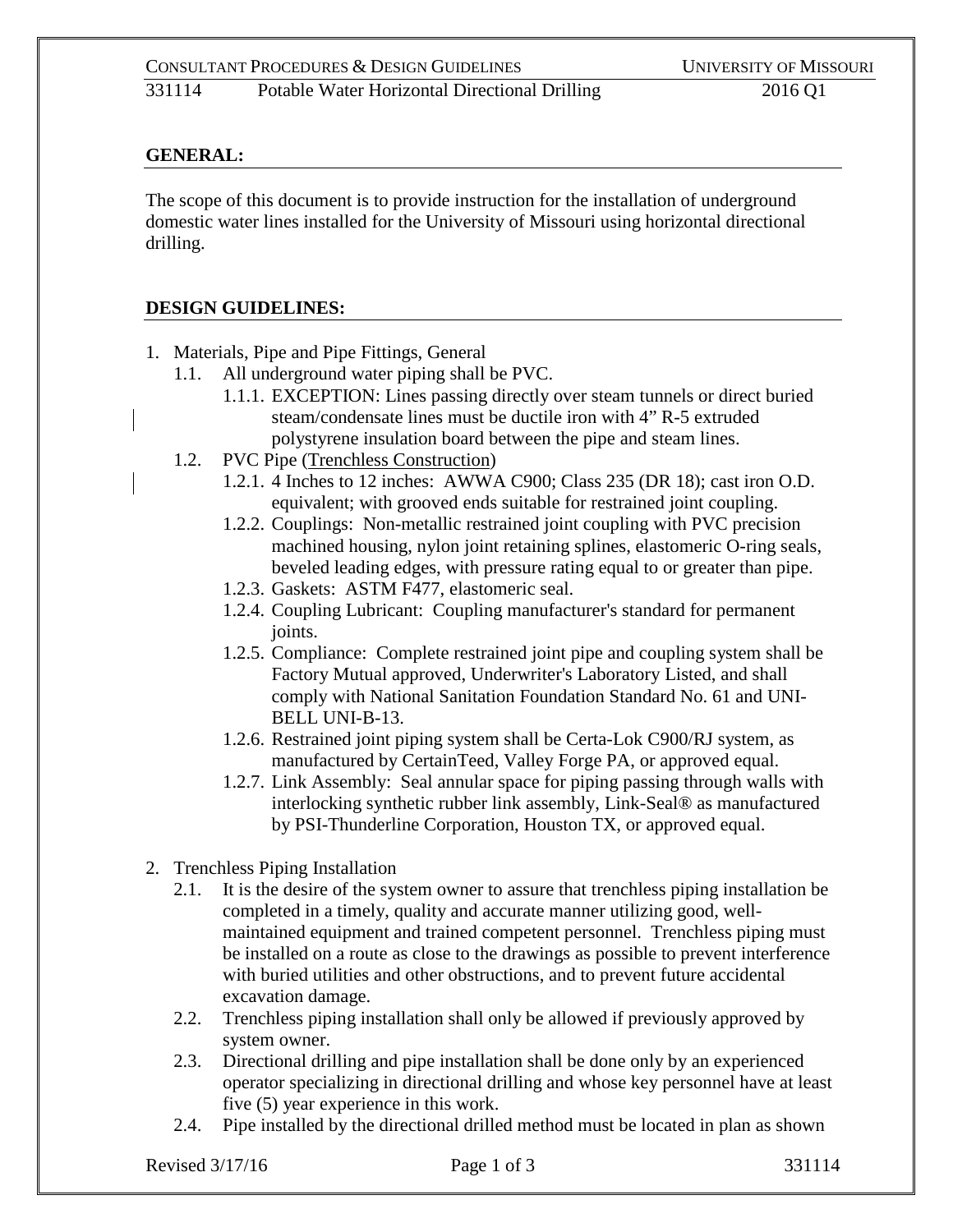## CONSULTANT PROCEDURES & DESIGN GUIDELINES UNIVERSITY OF MISSOURI

- 331114 Potable Water Horizontal Directional Drilling 2016 Q1 on the Drawings, and must be no shallower than shown on the Drawings unless otherwise approved. The actual horizontal and vertical alignment of the pilot bore shall be plotted at intervals not exceeding twenty (20) feet. This "as built" plan and profile shall be updated as the pilot bore is advanced. Instrumentation shall be utilized at all times that will accurately locate the pilot hole and measure drilling fluid flow and pressure.
	- 2.5. Pilot hole shall be drilled on bore path with no deviations greater than 5 feet left/right/depth over a length of 100 feet. In the event that pilot does deviate from bore path more than this amount, the Engineer shall be notified and Engineer may require the pilot drill to be pulled back and redrilled from the location along bore path before the deviation. The final exit point of pilot hole shall be within five (5) feet of the location shown on the drawings.
	- 2.6. Trenchless piping installed using directional drilling equipment shall be installed in full compliance with restrained joint piping system manufacturer's instructions.
	- 2.7. Field grooving tools, pulling heads, spline insertion tools, etc. shall be piping system manufacturer's standard.
	- 2.8. Comply with piping system manufacturer's requirements on maximum pulling force, minimum bend radius, maximum deflection, etc. During pull-back operations, no more than the maximum safe pipe pull pressure shall be applied at any time. Maximum allowable tensile force imposed on the pull section shall be equal to, or less than 80% of the pipe manufacturer's safe pull (tensile) strength.
	- 2.9. Provide pressure relief holes at close enough intervals to prevent buckling of pavement/sidewalks. If damage does occur, the pavement shall be repaired in accordance with pavement details provided.
	- 2.10. Trace wire shall be pulled with pipe, without splices. Upon completion of installation, a continuity test on the wire shall be performed and all breaks shall be repaired.
	- 2.11. Finished piping installation shall have a minimum of 42" cover on top of pipe.
- 3. Pipe Separation
	- 3.1. Finished pipe installation shall have minimum 12" separation to all other utilities.
	- 3.2. Maintain at least a ten foot (10') horizontal separation of water mains from any existing or proposed sanitary sewer. The distance must be measured edge to edge. Installation of the water main closer to a sanitary sewer is acceptable where the water main is laid in a separate trench or on an undisturbed earth shelf located on one (1) side of the sanitary sewer at an elevation so the bottom of the water main is at least eighteen inches (18") above the top of the sanitary sewer.
	- 3.3. Provide a minimum vertical distance of eighteen inches (18") between the outside of the water main and the outside of the sanitary sewer where water mains cross the sanitary sewer mains. This shall be the case where the water main is either above or below the sanitary sewer. At crossings, one (1) full length of water pipe must be located so both joints will be as far from the sanitary sewer line as possible. Special structural support for the water and sanitary sewer pipes may be required.
	- 3.4. Provide at least a ten-foot (10') horizontal separation between water mains and sanitary sewer force mains. There shall be an eighteen-inch (18") vertical separation at crossings